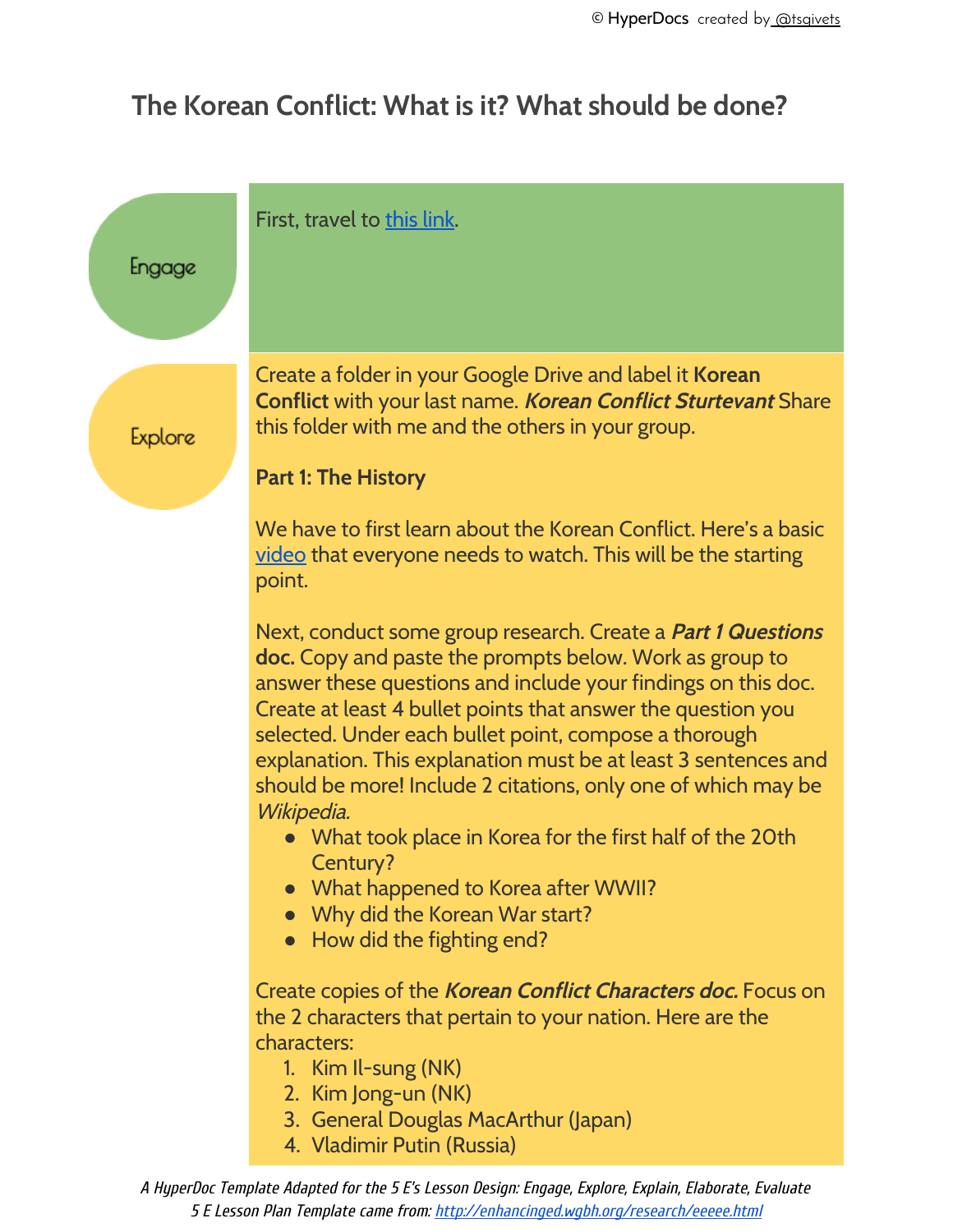- 5. Joseph Stalin (Soviet Union)
- 6. Mao Tse-tung (China)
- 7. Moon Jae-in (South Korea)
- 8. Syngman Rhee (South Korea)
- 9. Shinzō Abe (Japan)
- 10.Harry Truman (USA)
- 11. Donald Trump (USA)
- 12. Xi Jinping (China)

## **Part 2: The Present**

Read this [article](http://www.newsweek.com/2017/05/05/what-war-north-korea-looks-588861.html) on what could happen if war in Korea starts. There's also a video...PLEASE WATCH IT! Here is another informational [video](https://www.youtube.com/watch?v=w10dgthpDqY) with outstanding graphics. Next, conduct some group research. Create a **Part <sup>2</sup> Questions doc.** Copy and paste the prompts below. Create at least 4 bullet points that answer the question you selected. Under each bullet point, compose a thorough explanation. This explanation must be at least 3 sentences and should be more! Include 2 citations, only one of which may be Wikipedia.

- Why is North Korea a threat?
- Are there any nations allied with, or can at least influence North Korea?
- What war would in Korea in 2017 be like?

Make certain you share your ideas with your group. Your group folder should include: **Part 1 Questions doc Korean Conflict Characters doc Part 2 Questions doc**

Elaborate

Explain

Now that we have our background information, we'll verbalize our findings in a Socratic seminar. A Socratic seminar is where half the class sits in the inner-circle and debates, elaborates positions, formulates theories, and asks questions to other students sitting in the inner-circle. For this seminar, you'll be in character. Please embrace your assigned roles. You're not a freshman at Big Walnut, but an old dude arguing about Korea. The circles only last for 10 minutes a piece. You need to come prepared to get your points in quickly! Below are guiding prompts and expectations for each circle:

A HyperDoc Template Adapted for the 5 E's Lesson Design: Engage, Explore, Explain, Elaborate, Evaluate 5 E Lesson Plan Template came from: <http://enhancinged.wgbh.org/research/eeeee.html>